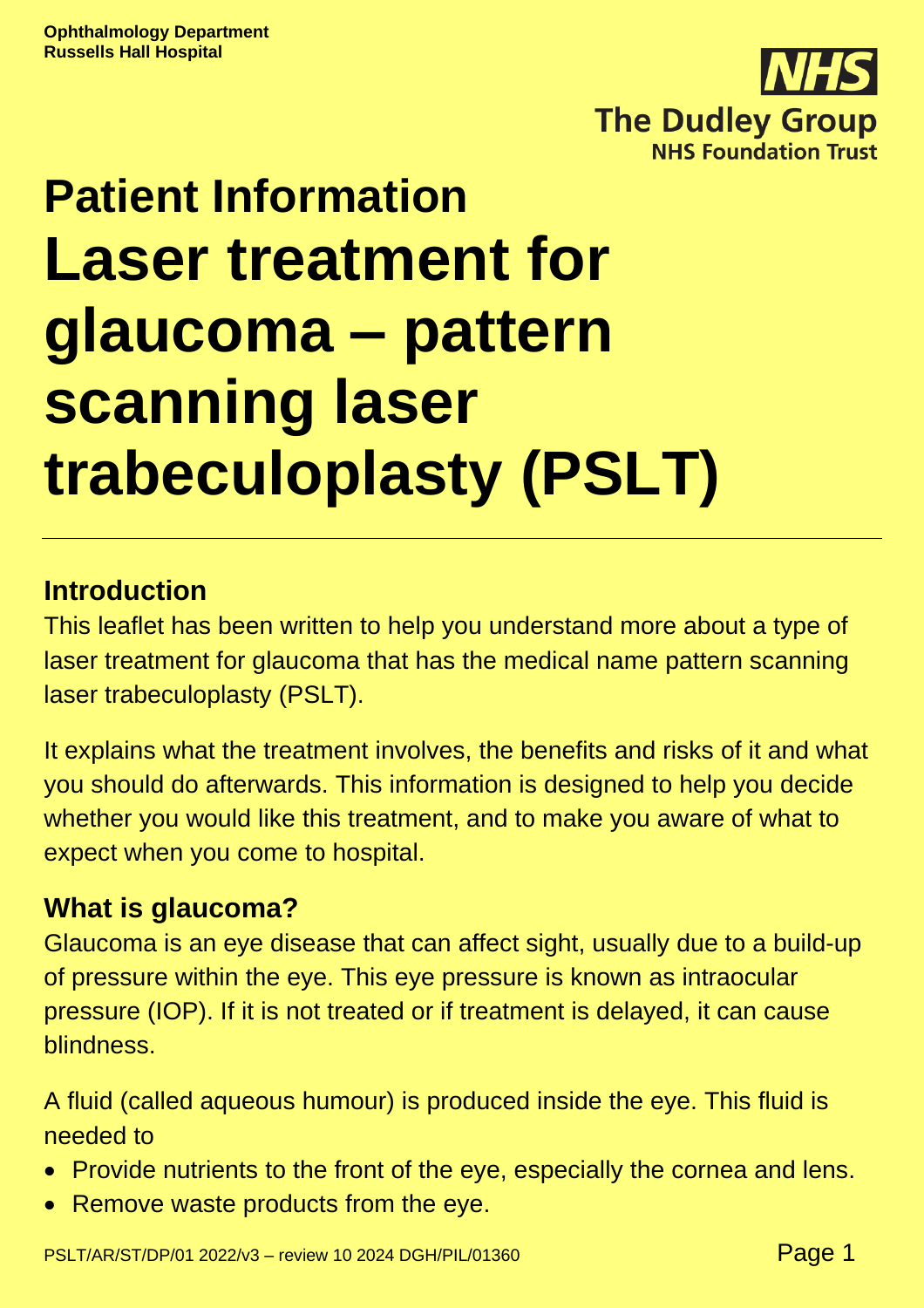The fluid drains mainly through a structure called the trabecular meshwork. This meshwork lies inside the eye in the angle where the cornea meets the iris. The normal pressure in the eye is between 10 and 21 millimetres of mercury (mmHg). If for any reason the fluid flow is blocked and cannot normally get out, the pressure can rise and glaucoma may occur.

### **What treatment options and alternatives are there?**

There are various treatment options, including tablets, eye drops, laser treatment and drainage surgery, which includes; trabeculotomy, iStent, trabeculectomy and glaucoma tube surgery. Your consultant will discuss all the possible options with you and you can decide which option you prefer. Eye drops and laser trabeculoplasty are by far the most commonly used initial treatments.

You do not have to have treatment – it is ultimately your decision. However, if glaucoma is not treated, it may eventually cause blindness.

Please note that almost all glaucoma treatments and procedures, including laser treatments, are used to control / slow down glaucoma and not to improve your vision. **Once vision is lost from glaucoma, you cannot get it back. All treatment for glaucoma is aimed at slowing down the rate of progression of glaucoma, to reduce the risk of complete blindness during your lifetime.**

### **What is PSLT?**

Patterned scanning laser trabeculoplasty (PSLT) is a computer-guided laser trabeculoplasty, and is a newly developed treatment modality using PASCAL® (Topcon Medical Laser Systems, Santa Clara, CA, USA).

This laser is used to treat the trabecular meshwork to improve drainage of eye fluid through the meshwork. The aim of this treatment is to reduce pressure in your eye.

The advanced laser system is used to target only the melanin-rich (pigmented) cells in the drainage channel of the eye.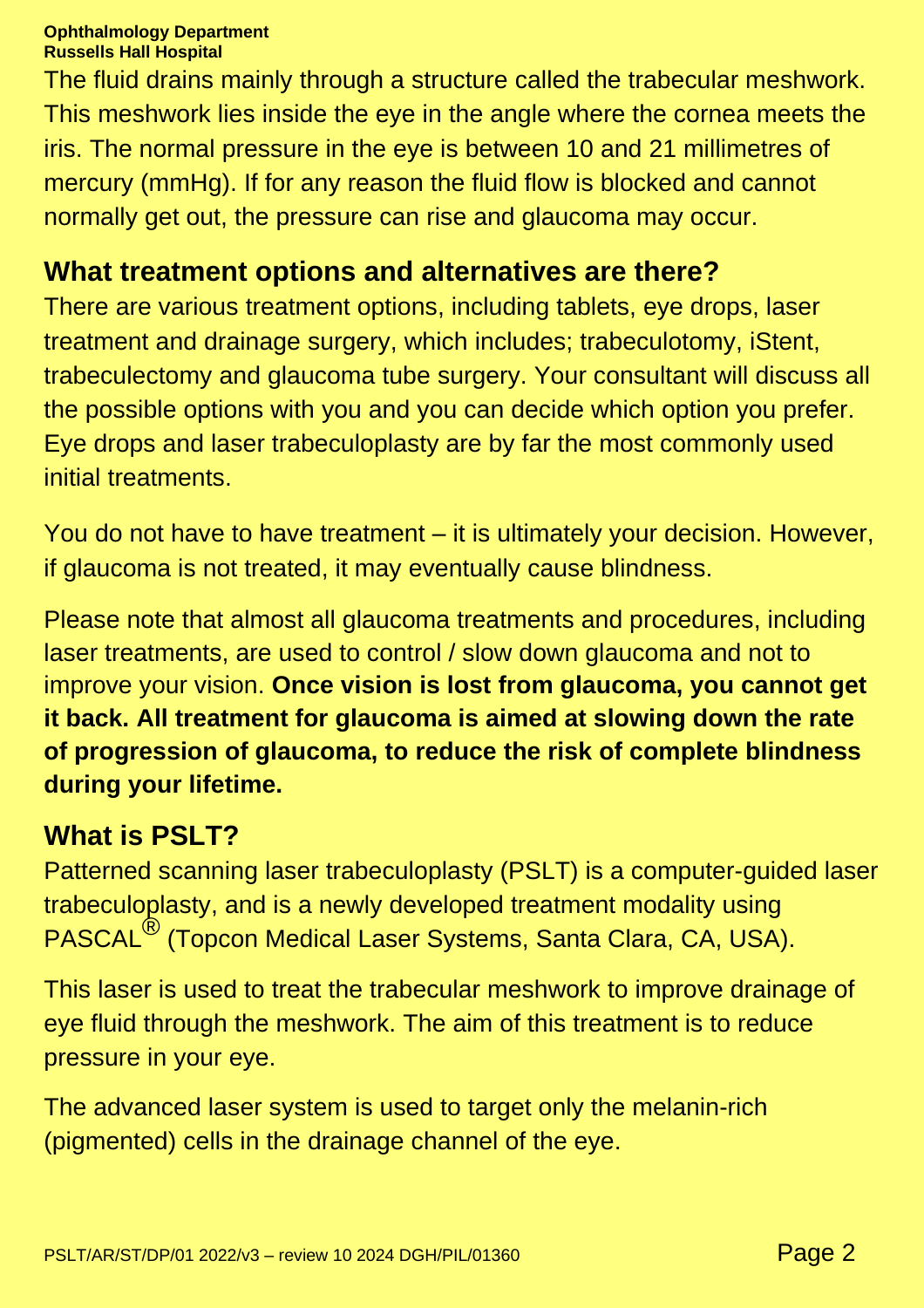This means that only these cells are affected and the surrounding tissue is left intact and unharmed. This gentle laser treatment activates the body's own immune system to improve drainage through the trabecular meshwork, and by doing so, reduce eye pressure.

It is not a permanent treatment and may need to be repeated in the future to continue to control eye pressure effectively, provided the treatment was initially effective.

### **Why is this treatment recommended?**

It is often recommended as an option for patients who have

- Raised eye pressure and who are at risk of glaucoma (Ocular Hypertension).
- A type of glaucoma called open-angle glaucoma, where there is resistance to fluid draining out at the trabecular meshwork.
- Glaucoma that continues to get worse despite using eye drops.
- Glaucoma in the early stage.

### **What are the benefits?**

PSLT can lower raised pressure in the eye (IOP) without the side effects or difficulty of taking eye drops. The treatment is particularly suitable for people who cannot correctly use, or are intolerant to glaucoma medications. It can also be used alongside medication to give a better IOP-lowering effect. It could be used during various stages of glaucoma, but it is most effective in the initial stages of glaucoma.

PSLT has the advantage of not causing any damage to the tissue treated. It is a flexible treatment option and can be repeated if necessary, if you wish.

### **How successful is it at lowering IOP?**

Studies show that there is a success rate of over 80 per cent for PSLT, which is over four out of five patients where eye pressure may be reduced by up to 31 per cent. Most patients respond well to the treatment, but others may not respond at all.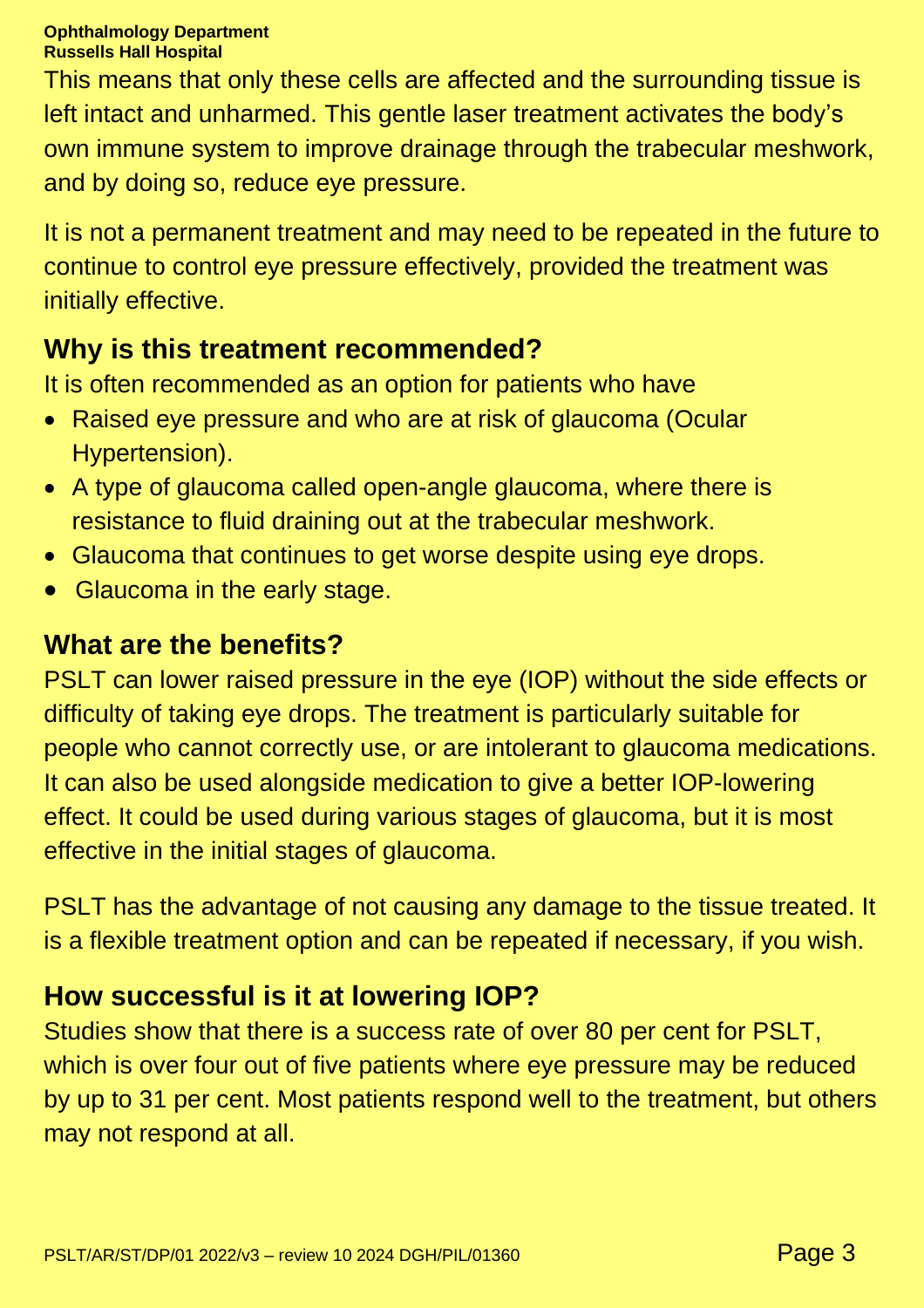Current evidence supports PSLT laser treatment to be more effective than eye drops and also more cost effective.

Usually, we cannot predict how well the laser will work for you as it depends on the stage of your glaucoma and what type you have, as well as the individual characteristics of your eye.

It might take from a few weeks to a few months to see how your eyes have responded to the PSLT laser treatment. If your eye pressure does not decrease enough after the first treatment, you may need to have more laser treatment about six months later, or you may need to use some additional eye drops.

The effects of the laser treatment may wear off in time – about half of all treatments stop working after five years. However, the treatment can be repeated as required.

#### **What are the risks?**

As with all treatment, PSLT laser carries some risks of complications. It is important that we tell you about these risks so that you have the information you need to make a decision about it.

PSLT is generally regarded to be quite safe; however, there are some rare side effects that may occur:

- Your vision may be blurred for a few hours after the treatment. However, the chance of your vision being permanently affected from PSLT is extremely small. If you are concerned that your vision is not returning to normal, please contact the Urgent Referral Clinic. Due to this, you are also advised not to drive yourself to the hospital, as you may be unable to drive back home.
- It is possible that the pressure in your eye may increase immediately after the treatment. We will give you special eye drops to prevent this from happening.

Unlike some glaucoma medications, with PSLT laser there are no reports of allergic reactions or side effects that affect your whole body.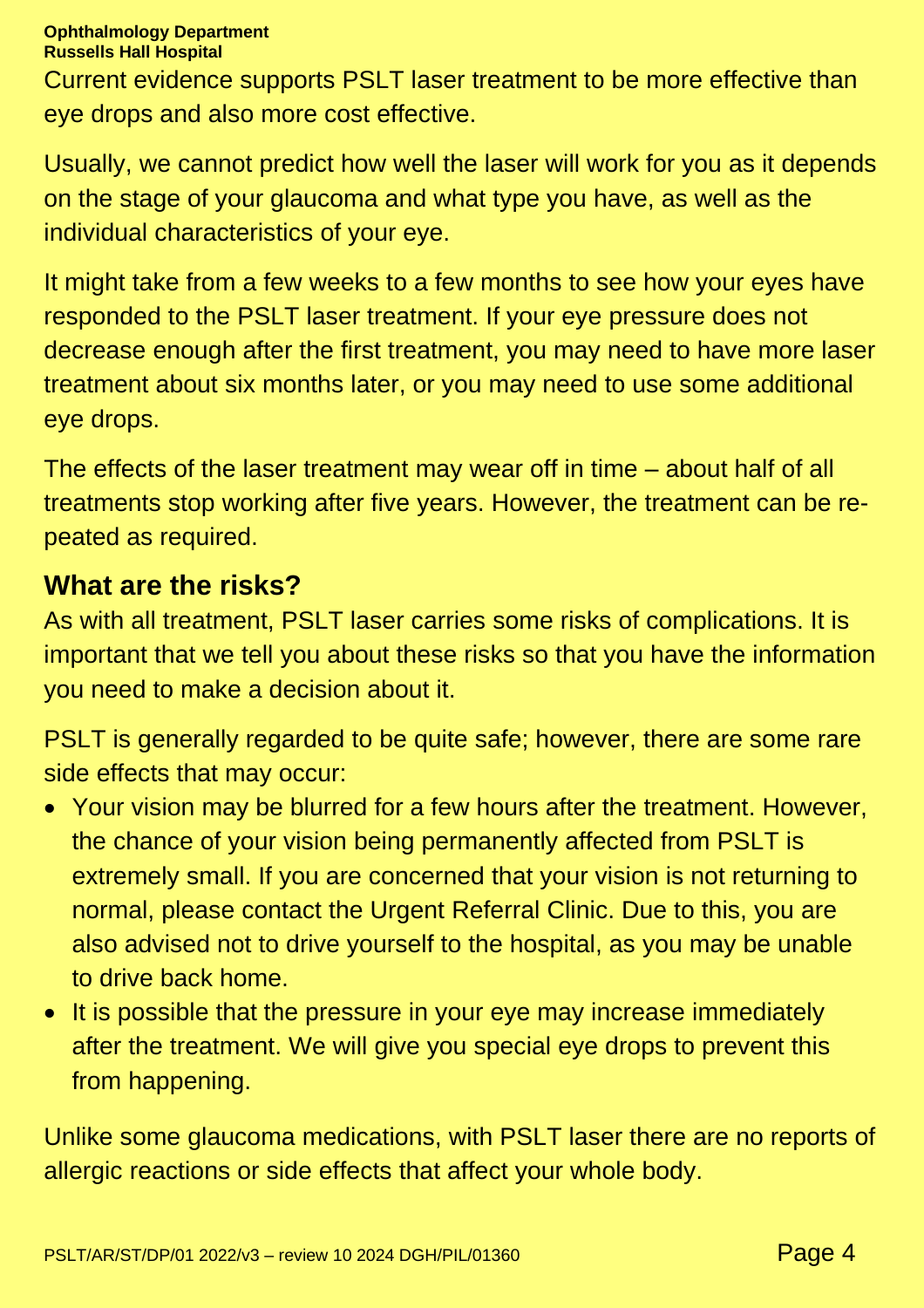Other very rare complications may include inflammation, a headache, iritis (inflammation of the iris in your eye), swelling of the cornea, conjunctivitis or eye pain.

### **What happens before the treatment?**

If you are using certain anti-glaucoma eye drops, they may interfere with the effectiveness and success of the PSLT treatment. Therefore, you may be asked to stop them for at least four weeks before the treatment, and may not use them after the laser treatment.

The drops you may be asked to stop are latanoprost 0.005 per cent (Xalatan), bimatoprost 0.01 per cent or 0.03 per cent (Lumigan), tafluprost (Saflutan) or travaprost 0.004 per cent (Travatan). Some of these might be used in combination with other drops, so we will give you instructions about these as well. **This will however be individually and appropriately advised at the consultation as appropriate.**

### **What happens during the treatment?**

Treatment takes place in the Eye Clinic outpatient department. A nurse will check your vision. You will then be seen by an eye doctor who will put some drops into your eye to make your pupil small, and to prevent and blunt the possible pressure spiking effect of the laser. These drops may take up to half an hour to work and may cause temporary brow ache and a headache. The doctor will also explain the treatment to you and discuss any concerns or questions you may have. If you are happy to proceed with the treatment, you will need to sign a consent form.



It is very important for you to be seated comfortably with your chin on the chin rest of the laser machine. You will need to have your forehead pressed against the forehead band of the machine. **You must stay very still during the laser procedure. Any movement might defocus the laser and it may not work as well as it could.**

Image is indicative of laser trabeculoplasty and is provided courtesy of Lumenis.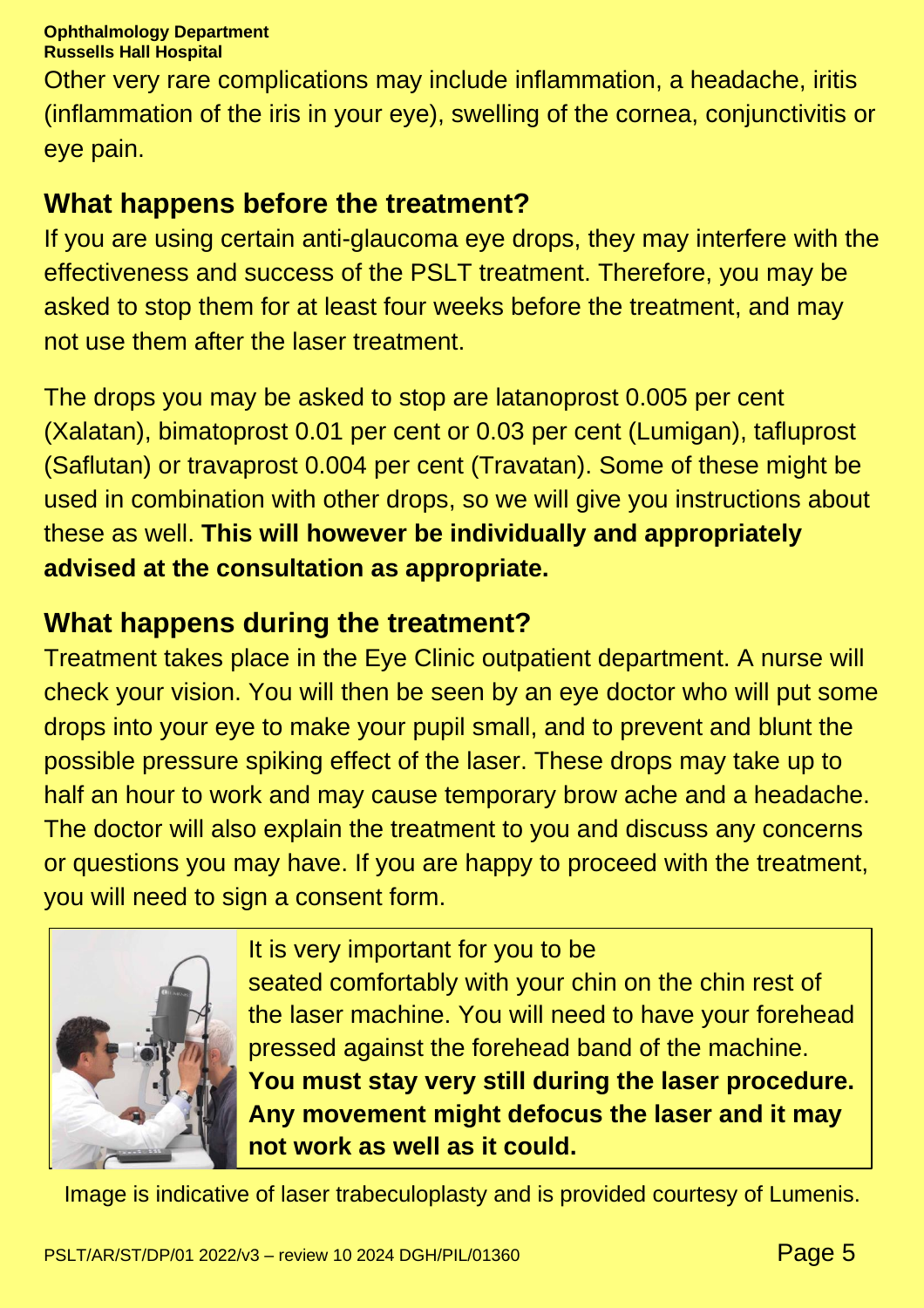After this, you will need to sit in front of the laser machine which looks similar to the slit lamp used to examine your eyes in clinic (see figure 1).

The eye doctor will put anaesthetic drops into your eye to numb the front of it. These drops may sting slightly for a few seconds before the front of your eye goes numb.

The eye doctor will then put a special lens, a bit like a contact lens, against the front surface of your eye. This is not painful but it may feel a little strange and rarely, in some cases, it may cause some redness or irritation in your eye.





Actual area of laser application

The above images show the exact location of the laser application (the trabecular meshwork).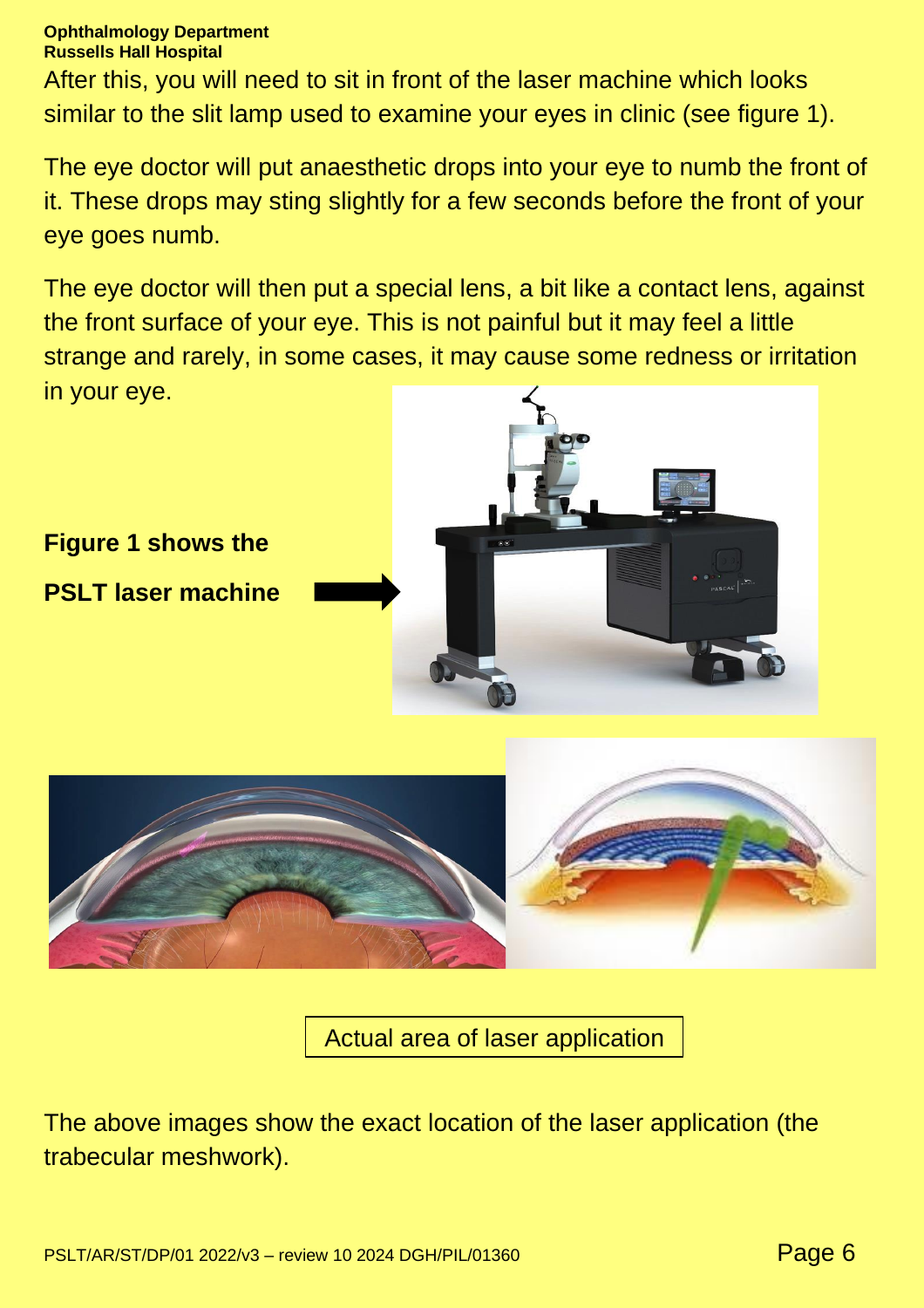During the laser treatment, you might see some flashes of light and hear clicking noises. Most patients tolerate the laser treatment well, but some might feel slight discomfort.

## **How long does it take?**

The treatment itself takes between 15 and 20 minutes; however, the whole visit may take a few hours.

## **What happens after the treatment?**

The doctor will put some more pressure-lowering drops into your eye at the end of the laser treatment and will re-check your eye pressure within an hour of the treatment.

## **Follow up**

We will make an appointment for you to come back to the Eye Clinic, usually within **four weeks** of your treatment**.** This follow-up appointment is to check your eye pressure and that your eye is settling after the treatment.

## **What do I need to do at home?**

You can carry on as normal when you get home. You will not have a patch over your eye. You will not be given any extra drops (in addition to your usual ones).

## **What should I look out for at home?**

### **If you have any of the following after treatment:**

- Reduced vision or loss of vision.
- Severe pain that does not go away.
- Any abnormal discharge from your eye, especially if it is increasing.

Please contact the **Urgent Referral Clinic** team at Russells Hall Hospital Eye Clinic on **01384 456111 ext. 3633.**

## **Can I find out more?**

You can find more information on PSLT, glaucoma and risk of blindness from glaucoma from the following references / links.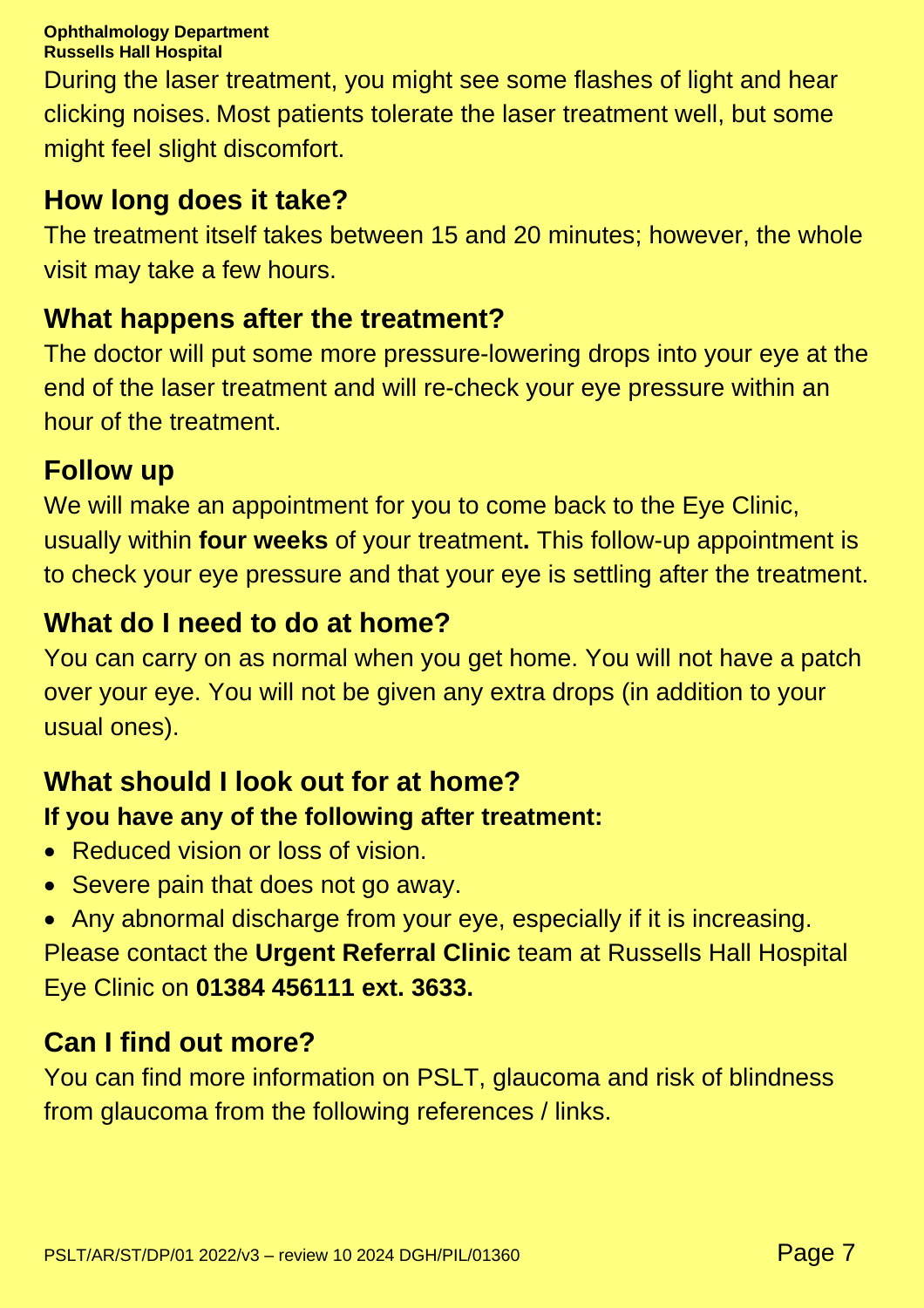#### **Ophthalmology Department**

**Russells Hall Hospital**

Turati M, Gil-Carrasco F, Morales A, Quiroz-Mercado H, Andersen D, Marcellino G, Schuele G, Palanker D. Patterned laser trabeculoplasty. Ophthalmic Surg Lasers Imaging. 2010;41:538-45.

[Mansouri](https://www.ncbi.nlm.nih.gov/pubmed/?term=Mansouri%20K%5BAuthor%5D&cauthor=true&cauthor_uid=27778483) K, [Shaarawy](https://www.ncbi.nlm.nih.gov/pubmed/?term=Shaarawy%20T%5BAuthor%5D&cauthor=true&cauthor_uid=27778483) T. Comparing pattern scanning laser trabeculoplasty to selective laser trabeculoplasty: A randomized controlled trial. Acta Ophthalmol. 2017 Aug;95(5):e361-e365. doi: 10.1111/aos.13280. Epub 2016 Oct 25.

[Gazzard](https://www.ncbi.nlm.nih.gov/pubmed/?term=Gazzard%20G%5BAuthor%5D&cauthor=true&cauthor_uid=30862377) G, [Konstantakopoulou](https://www.ncbi.nlm.nih.gov/pubmed/?term=Konstantakopoulou%20E%5BAuthor%5D&cauthor=true&cauthor_uid=30862377) E, [Garway-Heath](https://www.ncbi.nlm.nih.gov/pubmed/?term=Garway-Heath%20D%5BAuthor%5D&cauthor=true&cauthor_uid=30862377) D, [Garg](https://www.ncbi.nlm.nih.gov/pubmed/?term=Garg%20A%5BAuthor%5D&cauthor=true&cauthor_uid=30862377) A, [Vickerstaff](https://www.ncbi.nlm.nih.gov/pubmed/?term=Vickerstaff%20V%5BAuthor%5D&cauthor=true&cauthor_uid=30862377) V, [Hunter](https://www.ncbi.nlm.nih.gov/pubmed/?term=Hunter%20R%5BAuthor%5D&cauthor=true&cauthor_uid=30862377) R, [Ambler](https://www.ncbi.nlm.nih.gov/pubmed/?term=Ambler%20G%5BAuthor%5D&cauthor=true&cauthor_uid=30862377) G, [Bunce](https://www.ncbi.nlm.nih.gov/pubmed/?term=Bunce%20C%5BAuthor%5D&cauthor=true&cauthor_uid=30862377) C, [Wormald](https://www.ncbi.nlm.nih.gov/pubmed/?term=Wormald%20R%5BAuthor%5D&cauthor=true&cauthor_uid=30862377) R, [Nathwani](https://www.ncbi.nlm.nih.gov/pubmed/?term=Nathwani%20N%5BAuthor%5D&cauthor=true&cauthor_uid=30862377) N, [Barton](https://www.ncbi.nlm.nih.gov/pubmed/?term=Barton%20K%5BAuthor%5D&cauthor=true&cauthor_uid=30862377) K, [Rubin](https://www.ncbi.nlm.nih.gov/pubmed/?term=Rubin%20G%5BAuthor%5D&cauthor=true&cauthor_uid=30862377) G, [Buszewicz](https://www.ncbi.nlm.nih.gov/pubmed/?term=Buszewicz%20M%5BAuthor%5D&cauthor=true&cauthor_uid=30862377) M; LiGHT Trial Study [Group.](https://www.ncbi.nlm.nih.gov/pubmed/?term=LiGHT%20Trial%20Study%20Group%5BCorporate%20Author%5D) Selective laser trabeculoplasty versus eye drops for first-line treatment of ocular hypertension and glaucoma (LiGHT): a multicentre randomised controlled trial. Lancet. 2019 Apr 13;393(10180):1505-1516. doi: 10.1016/S0140-6736(18)32213-X. Epub 2019 Mar 9.

<http://www.glaucoma-association.com/>

[http://www.topcon-medical.eu/eu/products/137-pattern-scanning-laser-tra](http://www.topcon-medical.eu/eu/products/137-pattern-scanning-laser-trabeculoplasty-pslt.html)[beculoplasty-pslt.html](http://www.topcon-medical.eu/eu/products/137-pattern-scanning-laser-trabeculoplasty-pslt.html)

<http://www.glaucoma-association.com/about-glaucoma/what-is-glaucoma>

[http://www.nei.nih.gov/health/glaucoma/glaucoma\\_facts.asp](http://www.nei.nih.gov/health/glaucoma/glaucoma_facts.asp)

[http://www.rnib.org.uk/eyehealth/eyeconditions/eyecondi](http://www.rnib.org.uk/eyehealth/eyeconditions/eyeconditionsdn/Pages/glaucoma.aspx)[tionsdn/Pages/glaucoma.aspx](http://www.rnib.org.uk/eyehealth/eyeconditions/eyeconditionsdn/Pages/glaucoma.aspx)

<http://en.wikipedia.org/wiki/Glaucoma>

<http://www.nice.org.uk/guidance/cg85/ifp/chapter/About-this-information>

<https://www.rcophth.ac.uk/patients/glaucoma/>

#### **What if I have any problems or questions after reading this leaflet?**

**If there is anything you do not understand, or you are concerned or worried about any part of the treatment, contact:**

The **Urgent Referral Clinic** team at Russells Hall Hospital Eye Clinic on **01384 456111 ext. 3633** (9am to 4.30pm, Monday to Friday).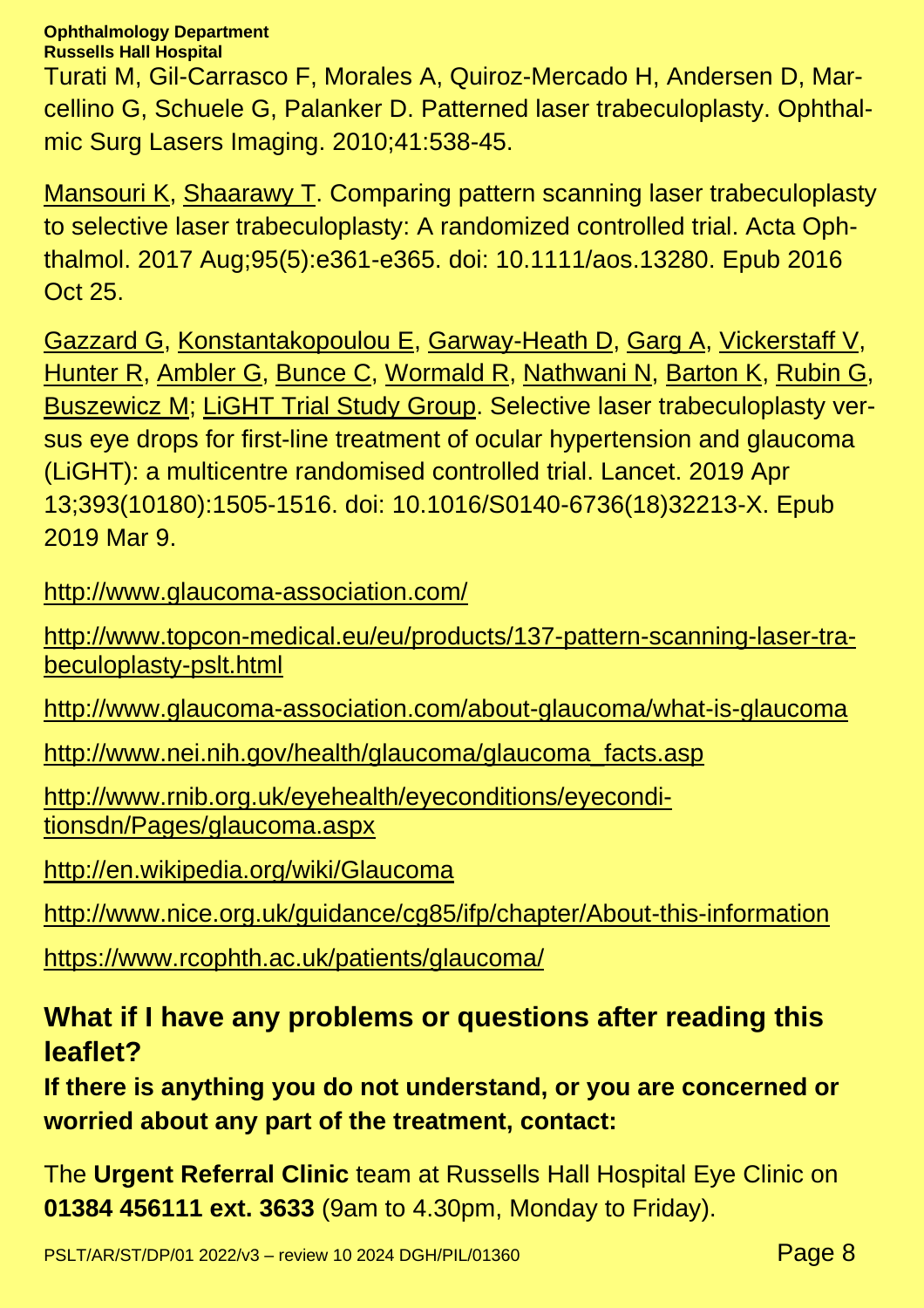#### **Eye emergency, out of hours**

In case of an eye emergency after the closing hours of the Eye Clinic at Russells Hall Hospital (including weekends and bank holidays), please contact:

#### **Birmingham and Midland Eye Centre** on **0121 507 4440**

The doctor on call is usually based at the Eye Centre, City Hospital, Dudley Road, Birmingham. They may need to call you back, and if necessary, they will arrange for you to visit them.

**Note:** the information in this booklet is provided for information only. The information found is **not** a substitute for professional medical advice or care by a qualified doctor or other health care professional. **Always** check with your doctor if you have any concerns about your condition or treatment. This is only indicative and general information for the procedure. Individual experiences may vary and all the points may not apply to all patients at all times. Please discuss your individual circumstances with your eye doctor.

Author: Mr Akash Raj, MD, MRCS, DRCOphth, FRCS, FRCOphth PG Dip(Distinction) Consultant ophthalmologist (glaucoma lead)

This leaflet can be downloaded or printed from <http://dgft.nhs.uk/services-and-wards/ophthalmology/>